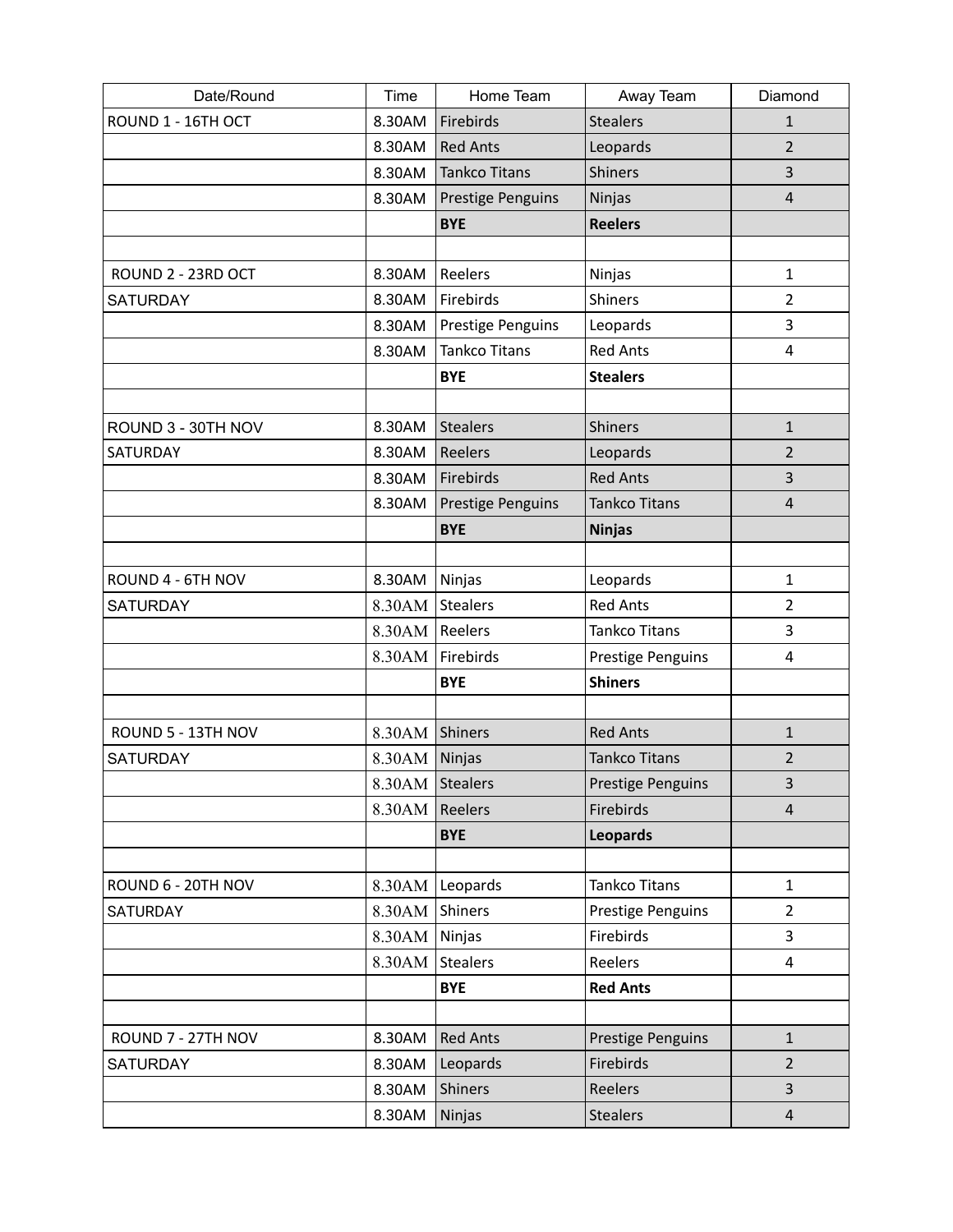|                      |        | <b>BYE</b>               | <b>Tankco Titans</b>                     |                |
|----------------------|--------|--------------------------|------------------------------------------|----------------|
|                      |        |                          |                                          |                |
| ROUND 8 - 4TH DEC    | 8.30AM | <b>Tankco Titans</b>     | Firebirds                                | $\mathbf{1}$   |
| SATURDAY             | 8.30AM | <b>Red Ants</b>          | Reelers                                  | $\overline{2}$ |
|                      | 8.30AM | Leopards                 | <b>Stealers</b>                          | 3              |
|                      | 8.30AM | Shiners                  | Ninjas                                   | 4              |
|                      |        | <b>BYE</b>               | <b>Prestige Penguins</b>                 |                |
|                      |        |                          |                                          |                |
| ROUND 9 - 11TH DEC   | 8.30AM | <b>Prestige Penguins</b> | Reelers                                  | $\mathbf{1}$   |
| SATURDAY             | 8.30AM | <b>Tankco Titans</b>     | <b>Stealers</b>                          | $\overline{2}$ |
|                      | 8.30AM | Leopards                 | <b>Shiners</b>                           | 3              |
|                      | 8.30AM | Ninjas                   | <b>Red Ants</b>                          | $\overline{4}$ |
|                      |        | <b>BYE</b>               | <b>Firebirds</b>                         |                |
|                      |        |                          |                                          |                |
| ROUND 10 - 15TH DEC  | 6.30PM | <b>Stealers</b>          | Firebirds                                | 3              |
| WEDNESDAY            | 6.30PM | Leopards                 | <b>Red Ants</b>                          | 4              |
|                      | 6.30PM | Ninjas                   | <b>Prestige Penguins</b>                 | 8              |
|                      | 6.30PM | <b>Shiners</b>           | <b>Tankco Titans</b>                     | 9              |
|                      |        | <b>BYE</b>               | <b>Reelers</b>                           |                |
|                      |        |                          |                                          |                |
|                      |        | <b>MID SEASON BREAK</b>  |                                          |                |
|                      |        |                          |                                          |                |
| ROUND 11 - 5TH FEB   | 8.30AM | <b>Red Ants</b>          | <b>Tankco Titans</b>                     | $\overline{2}$ |
| SATURDAY - PHOTO DAY | 8.30AM | <b>Shiners</b>           | Firebirds                                | 3              |
|                      | 8.30AM | Leopards                 | <b>Prestige Penguins</b>                 | $\overline{4}$ |
|                      | 8.30AM | Ninjas                   | Reelers                                  | 5              |
|                      |        | <b>BYE</b>               | <b>Stealers</b>                          |                |
|                      |        |                          |                                          |                |
| ROUND 12 - 12TH FEB  | 8.30AM | Shiners                  | <b>Stealers</b>                          | $\overline{2}$ |
| SATURDAY- PHOTO DAY  | 8.30AM | Reelers                  | <b>Prestige Penguins</b>                 | 3              |
|                      | 8.30AM | <b>Red Ants</b>          | Firebirds                                | 4              |
|                      | 8.30AM | Ninjas                   | Leopards                                 | 5              |
|                      |        | <b>BYE</b>               | <b>Tankco Titans</b>                     |                |
|                      |        |                          |                                          |                |
| ROUND 13 - 19TH FEB  | 8.30AM | <b>Red Ants</b>          | <b>Stealers</b>                          | 3              |
| <b>SATURDAY</b>      | 8.30AM | <b>Tankco Titans</b>     | Reelers                                  | 4              |
|                      | 8.30AM | Leopards                 | Ninjas                                   | 5              |
|                      |        | <b>BYE</b>               | <b>Shiners, Penguins &amp; Firebirds</b> |                |
|                      |        |                          |                                          |                |
| ROUND 14 - 26TH FEB  | 8.30AM | <b>Red Ants</b>          | <b>Shiners</b>                           | $\overline{2}$ |
| <b>SATURDAY</b>      | 8.30AM | Firebirds                | Reelers                                  | 3              |